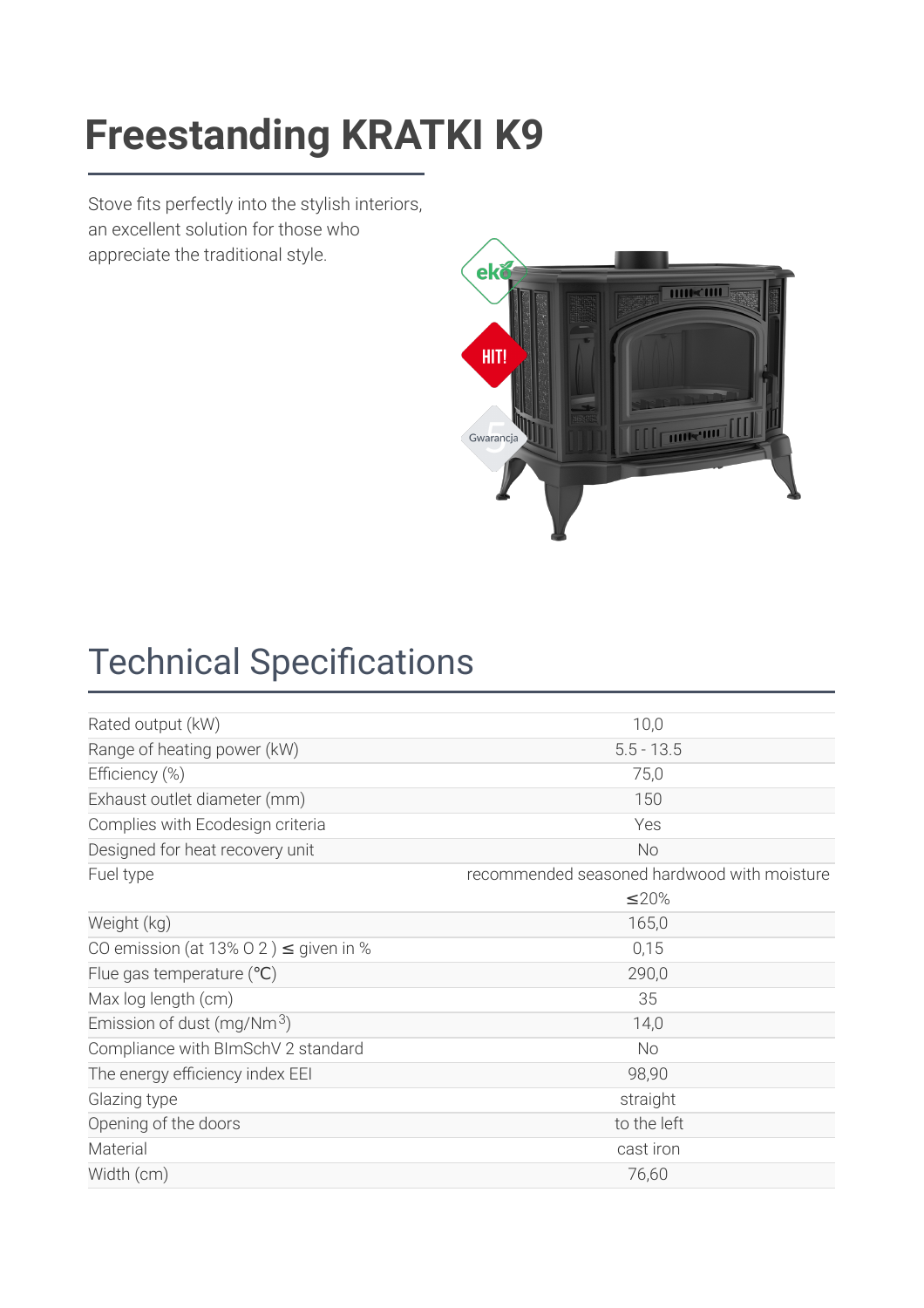| Height (cm)                                | 66,00     |
|--------------------------------------------|-----------|
| Depth (cm)                                 | 54,60     |
| External air inlet                         | <b>No</b> |
| The liner of the combustion chamber        | No        |
| Ashpan                                     | Yes       |
| Decorative printed glass                   | <b>No</b> |
| ASDP - automatic control of the air supply | <b>No</b> |
| <b>Turbine TURBOFAN</b>                    | No        |
| Water panel                                | No        |

### Features

#### **MAXIMUM USE OF ENERGY**

Maximum use of heat and trouble-free operation thanks to the walls of the device made of high quality cast iron with a thickness of 8 mm.

Combustion of fuel particles thanks to deflector, which extends the exhaust gas path.

Manual control of the combustion process through the ashpan.

Attention: It is allowable to use coal in a stove by using a special cart/grate.

#### **ECOLOGICAL COMBUSTION**

The unit meets the requirements of**Ecodesign** standards.

#### **SAFETY AT THE HIGHEST LEVEL**

Classic front of insert is equipped with a heat-resistant ceramics that can withstand temperatures up to 800oC.

Decorative fence helps to maintain the tidiness and protects against falling out of wood.

#### **CONVENIENT TO USE**

The cold handle system allows to disassembly it when the stove is in use.

Ash drawer / ashtray, where the remains of burnt wood are gathered and grate for easy ash removal.

Reduced soot deposition through a system of pure glass (air curtain).

The possibility of different assembly, thanks to the adjustable outlet of flue gas from the back or top of the stove.

5 year warranty.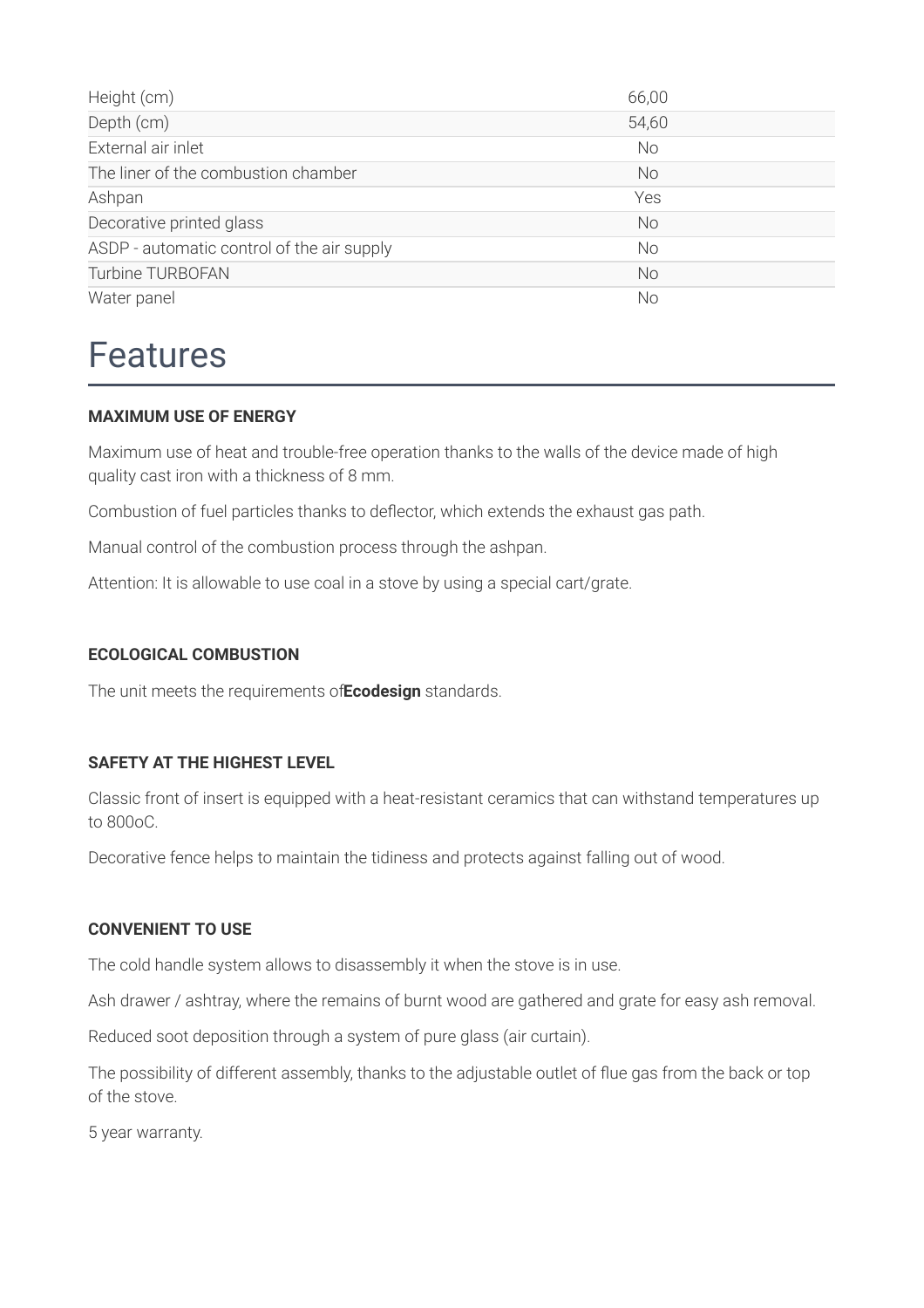# Technical drawing







## Additional options

183

| Hot plates for stoves<br>Hot plates for KOZA K6, K9, K10 along with poker.                    | 100,00 zł  |
|-----------------------------------------------------------------------------------------------|------------|
| Openwork decoration for stoves M<br>Openwork decoration for freestanding stoves K6<br>and K9  | $50,00$ zł |
| Openwork decoration for stoves VV<br>Openwork decoration for freestanding stoves K6<br>and K9 | $50,00$ zł |

### **Warranty**

Wszystkie produkty dostępne na www.kratki.com są fabrycznie nowe, wolne od wad fizycznych i prawnych oraz zostały legalnie wprowadzone na rynek polski. Producent udziela 5 lat gwarancji od momentu zakupu pieca na jego sprawne działanie. Ruszt i uszczelnienia kominka objęte są